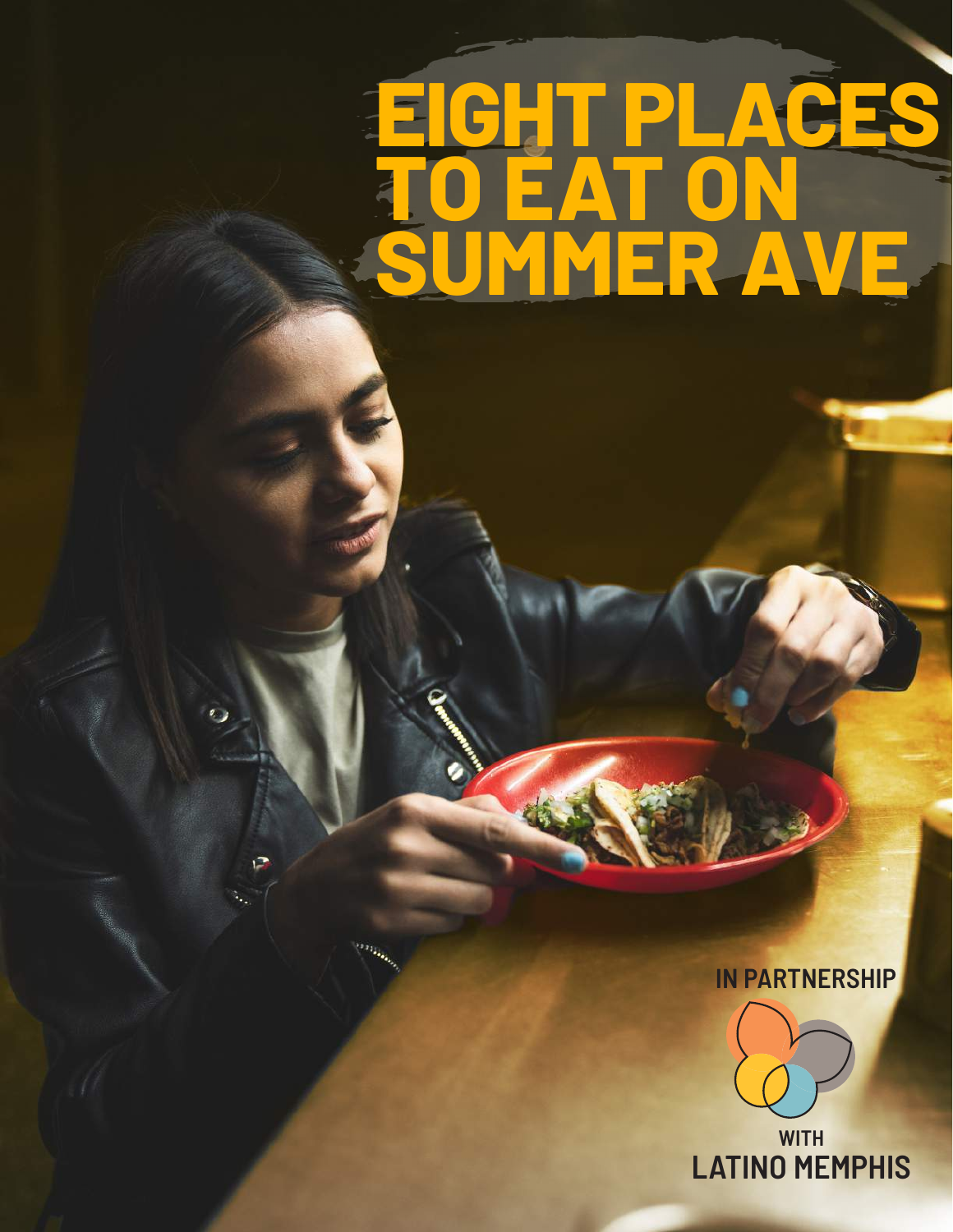#### **If you know M e m p h i a n s , yo u k n ow we like to eat!**

No matter if you're a longtime local who's been digging into the city's food for as long as you can remember, or just passing through and discovering all of the great places to grab a bite-you're in for a treat!

It's not just about the great American classics like wings, BBQ, and burgers (which we do extremely well, by the way), Memphians come from all corners of the world and have brought their cultural cuisines along with them!

FOTO RETRATO

VIDEO

WARA LENTA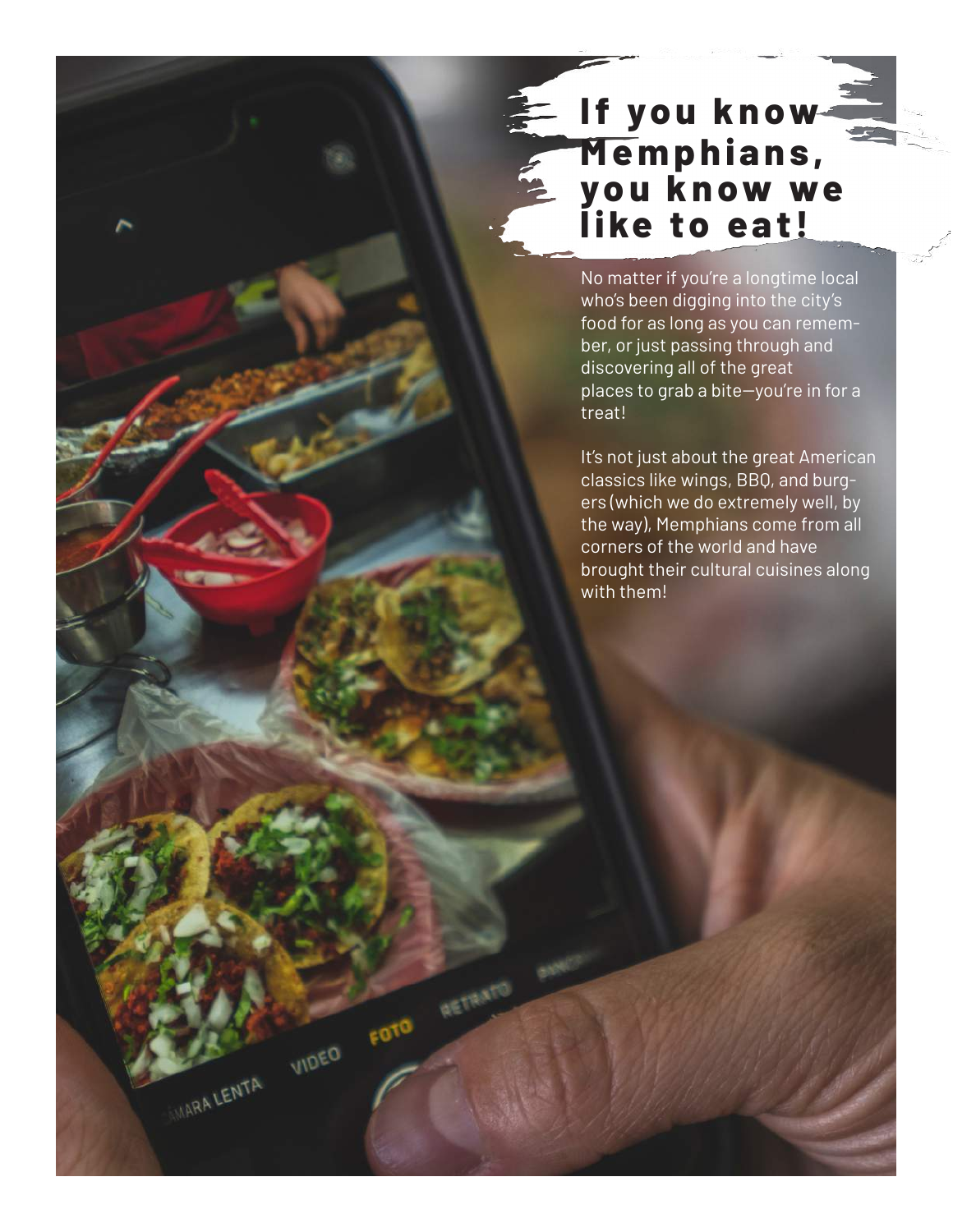*A trip to Summer Ave. proves just how bountiful these different foods are! From pupusas and mole to tacos and arepas, you can find so many Latinx favorites along this legendary street. Wondering where to start? Here are eight of our favorites!*

### **TacoNganas**

#### 4255 Summer Ave, Memphis, TN

If you're on TikTok, not only should you be following us at @wearememphistn, you know that birria tacos blew up in the past year! TacoNganas is the perfect place to grab those plus a cup of some seriously delicious consomé. The menu is packed with other favorites and there's nothing like getting tacos de asada with a refreshing Jarritos soda!

### **Picosos**

3937 Summer Ave, Memphis, TN

There are great breakfast spots on Summer Ave, but if you're looking to kick your morning meal up a notch, you're going to want to head to Los Picosos! With excellent huevos rancheros, fluffy eggs, and some of the most fresh and delicious tortillas you'll ever have, it's an excellent place to start your day off right!

### **Taqueria San Felipe**

#### 6415 Summer Ave, Memphis, TN #104

Looking for a great place to get some agua frescas with your tacos or torta? Memphians love Taqueria San Felipe! The chorizo tacos are a citywide favorite but, if you're the type to branch out, you can't miss the tacos de tripa, lengua, pastor and so much more!

### **Elena's Taco Shop**

#### 6105 Summer Ave, Memphis, TN #104

Any foodie in Memphis can tell you about Elena's Taco Shop! Not only do long-time Memphians rave about this restaurant, but so many former Californians say that this spot reminds them of their former home! They've got the classic tacos you know and love, but the burritos are a favorite at Elena's. They're massive and packed with so much flavor!



### **La Llamarada**

#### 2877 Summer Ave, Memphis, TN

In the market for some Mexican food that feels like home? La Llamarada comes highly recommended! The stellar food takes authenticity to a new level. There are fresh made tortillas, mole, and all kinds of meat waiting for you at this spot!